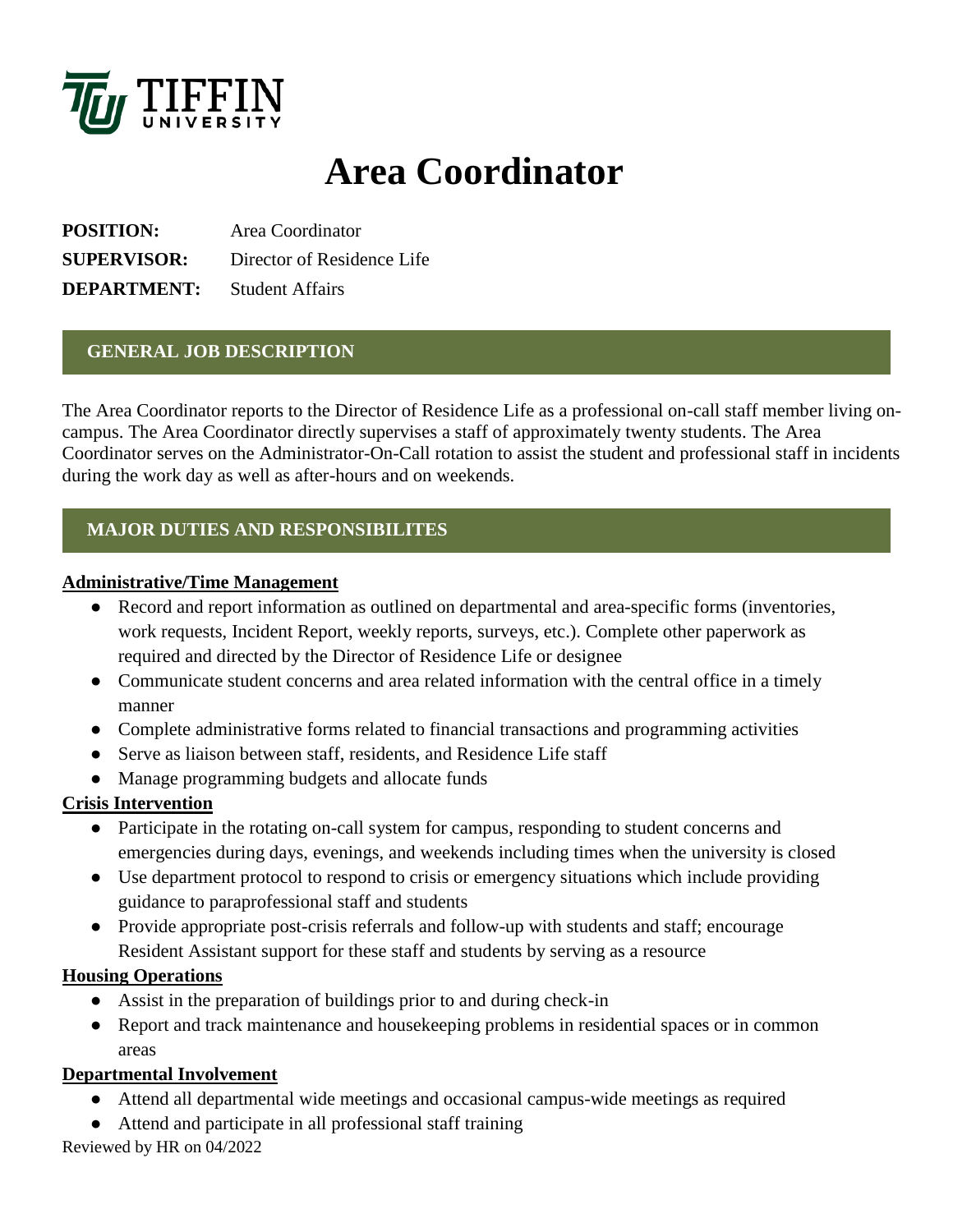

- Summer duties may include supervising summer Resident Assistant staff, coordinating efforts of summer programming activities, and planning for the academic year
- Collaborate with other Departmental and University Offices including, but not limited to Campus Security, Counseling and Wellness, Student Engagement, Career Services, Murphy Academic Support Center, Equity, Access, and Opportunity Office, Office of Disability Services, and the Health Center
- Represent the University at on-campus and off-campus events
- Participate in Student Affairs Division-wide initiatives including, but not limited to assessment, student outreach, and staff hiring procedures
- Develop and maintain relationships with residents and university personnel
- Serve on university committees as assigned by the President
- Other duties as assigned

# **QUALIFICATIONS/SKILLS FOR THE JOB**

### **Minimum Qualifications:**

- Bachelor's degree required
- Residence Life experience preferred
- Apparent dedication and passion of Student Affairs

## **Preferred Qualifications:**

- Master's degree in College Student Personnel, Higher Education, Counseling or another related field
- Evidence of active involvement in university life preferred

## **Compensation and Benefits:**

- This is a full-time, twelve-month, live-in appointment on-campus
- Salary is commensurate with experience
- The Area Coordinator will be provided with a residential apartment or house on-campus which is a requirement of the position

# **KEY COMPETENCIES**

 $\sqrt{2}$ 

| Interdependence: | <b>Fosters collaboration</b>                                                                          |
|------------------|-------------------------------------------------------------------------------------------------------|
| Communication:   | Strong decision making and communication skills                                                       |
| Accountability:  | Formulates effective and progressive strategies aligned with University mission and<br>values         |
| Respect:         | Creates an engaging, collaborative work environment by bringing diverse people and<br>ideas together. |

Reviewed by HR on 04/2022